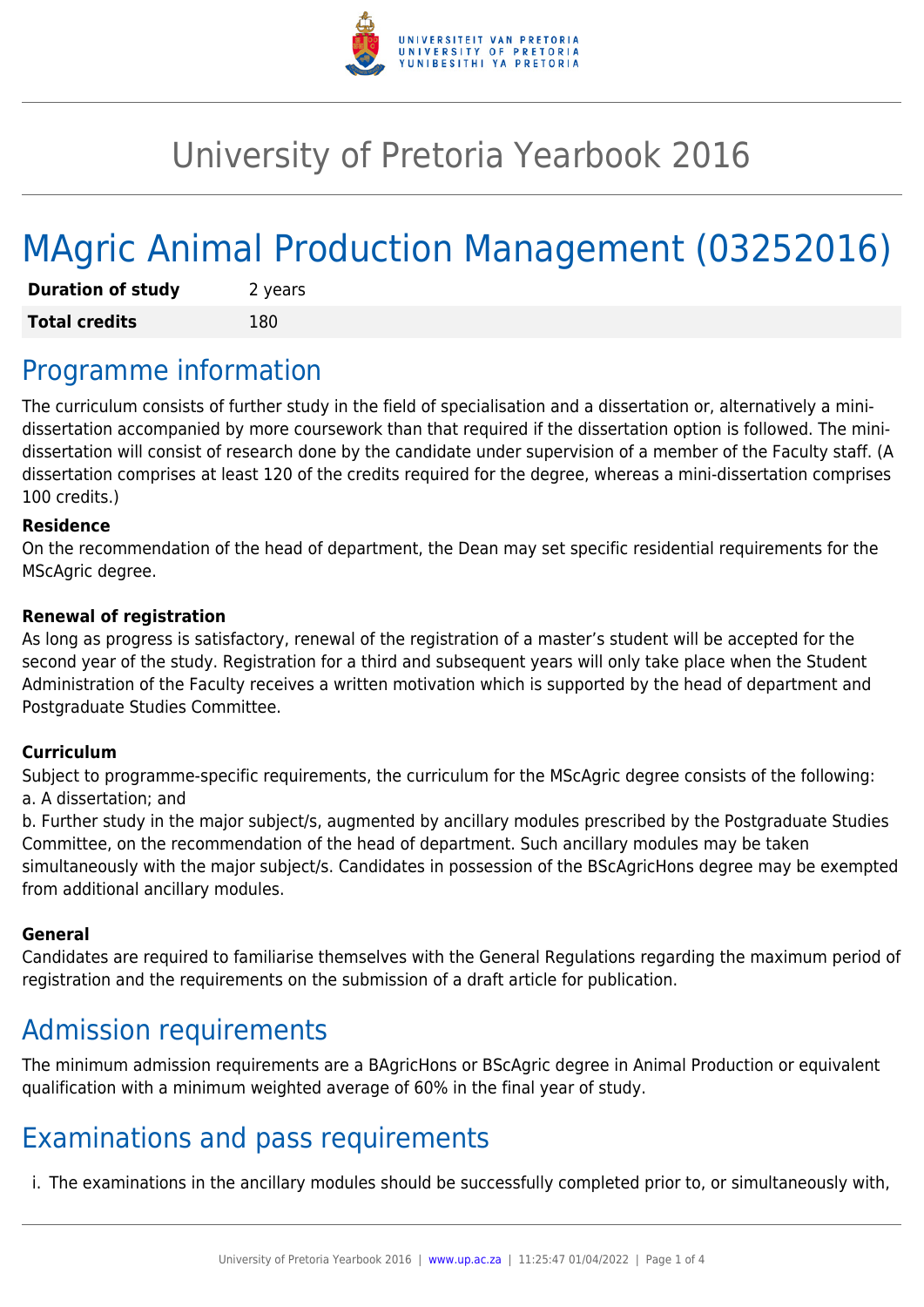

the examinations in the major subject/s, unless the Faculty Board decides otherwise.

- ii. General Regulation G.12.2 applies to the calculation of marks.
- iii. In order to obtain the MScAgric degree, the candidate must pass all prescribed modules, including the examination in the major subject/s, as well as the dissertation.

### Pass with distinction

The MScAgric degree is conferred with distinction on candidates who obtain a final average mark of at least 75% and a mark of at least 75% for the dissertation/mini-dissertation from each of the members of the examination panel. Where a member of the examination panel awards a mark of less than 75% for the dissertation/mini-dissertation, that member of the examination panel must offer, in writing, support for his/her decision, or indicate in writing that he/she supports the examination committee's decision to confer the degree with distinction.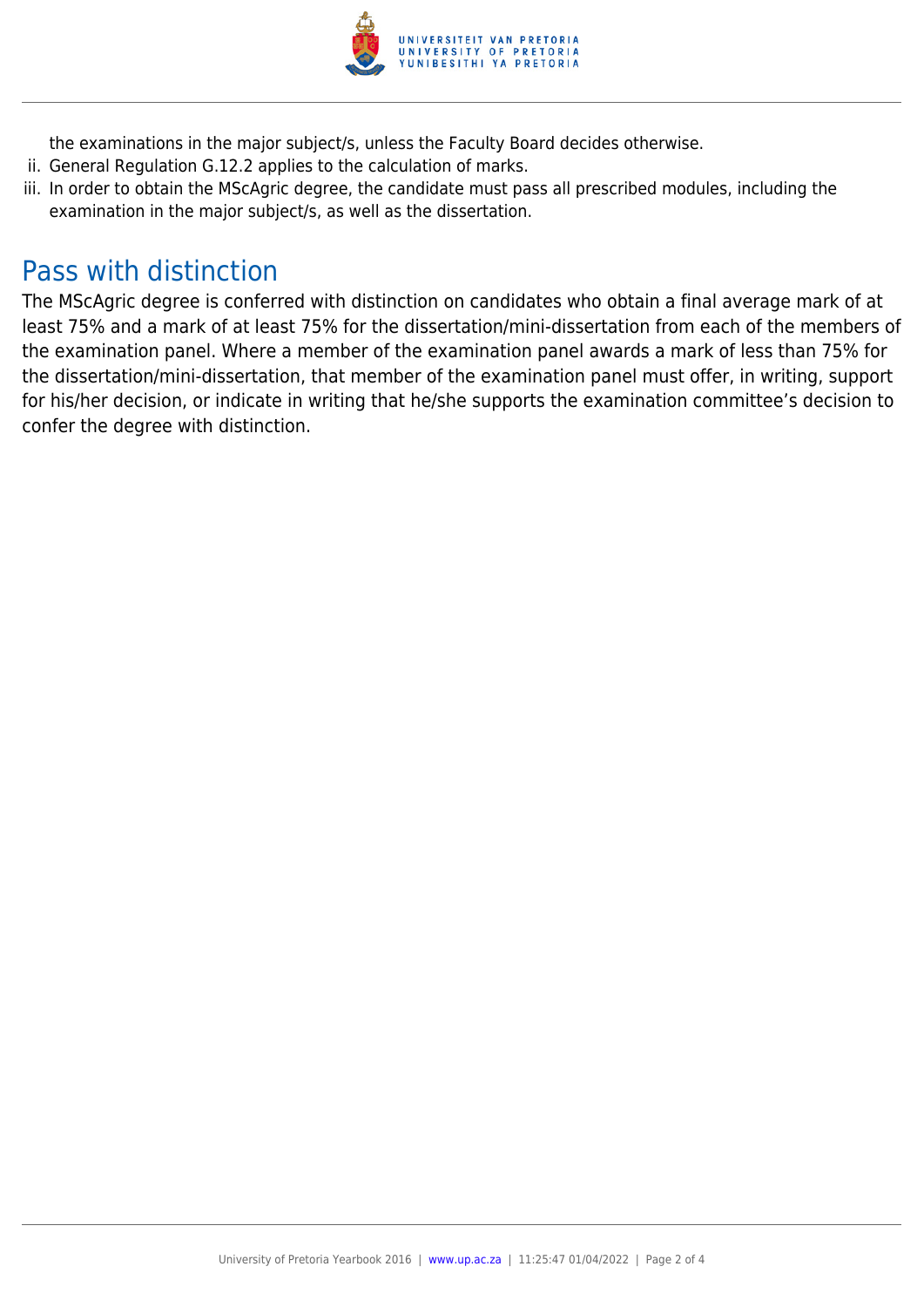

# Curriculum: Year 1

**Minimum credits: 180**

### **Core modules**

#### **Dissertation: Animal Production Management 802 (APZ 802)**

| <b>Module credits</b>         | 180.00                       |
|-------------------------------|------------------------------|
| <b>Prerequisites</b>          | No prerequisites.            |
| Language of tuition           | English                      |
| <b>Academic organisation</b>  | Animal and Wildlife Sciences |
| <b>Period of presentation</b> | Year                         |